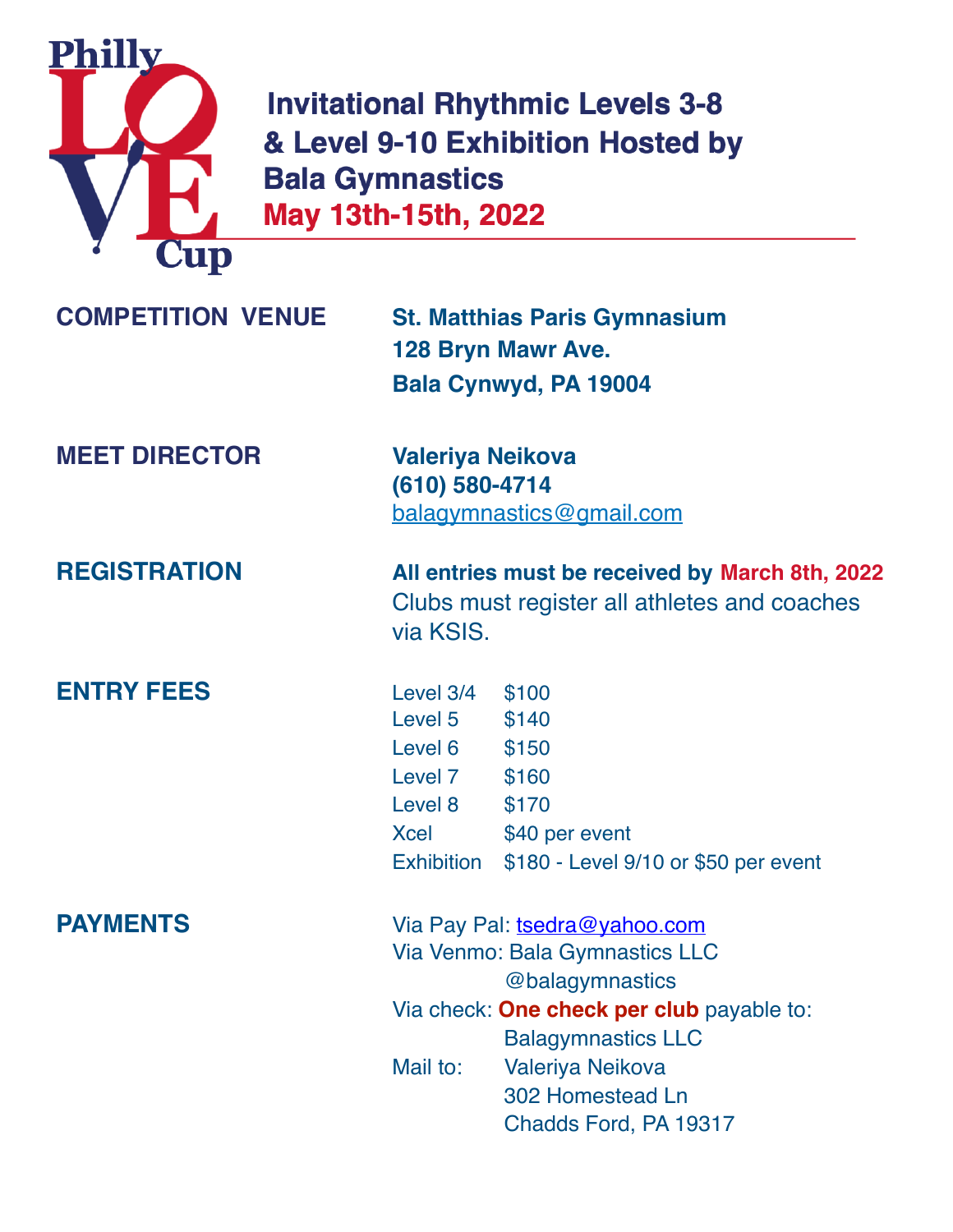| <b>D FORMS</b> | All difficulty forms must be submitted by <b>May 5, 2022</b> on KSIS<br>under the events page.                                                                               |
|----------------|------------------------------------------------------------------------------------------------------------------------------------------------------------------------------|
| <b>MUSIC</b>   | All music must be submitted by <b>April 15, 2022</b> in mp3 format<br>via KSIS. Music files must be named as follows:<br><b>AthleteName Level Apparatus TeamAbbreviation</b> |
| <b>HOTELS</b>  | <b>Hilton Philadelphia City Avenue</b><br>4200 City Avenue, Philadelphia, PA 19131                                                                                           |
|                | Courtyard Marriott Philadelphia City Ave                                                                                                                                     |

**Courtyard Marriott Philadelphia City Ave**

4100 Presidential Boulevard, Philadelphia, Pa 19131

Please note that space is limited and not all entries will be accepted. A \$25.00 late fee applies per athlete for late registration after March 8th, 2022 (only if space is available). Entry fees are nonrefundable. Clubs and coaches must register online prior to the event via KSIS website. Athlete and professional membership must be current in order to compete at the event.